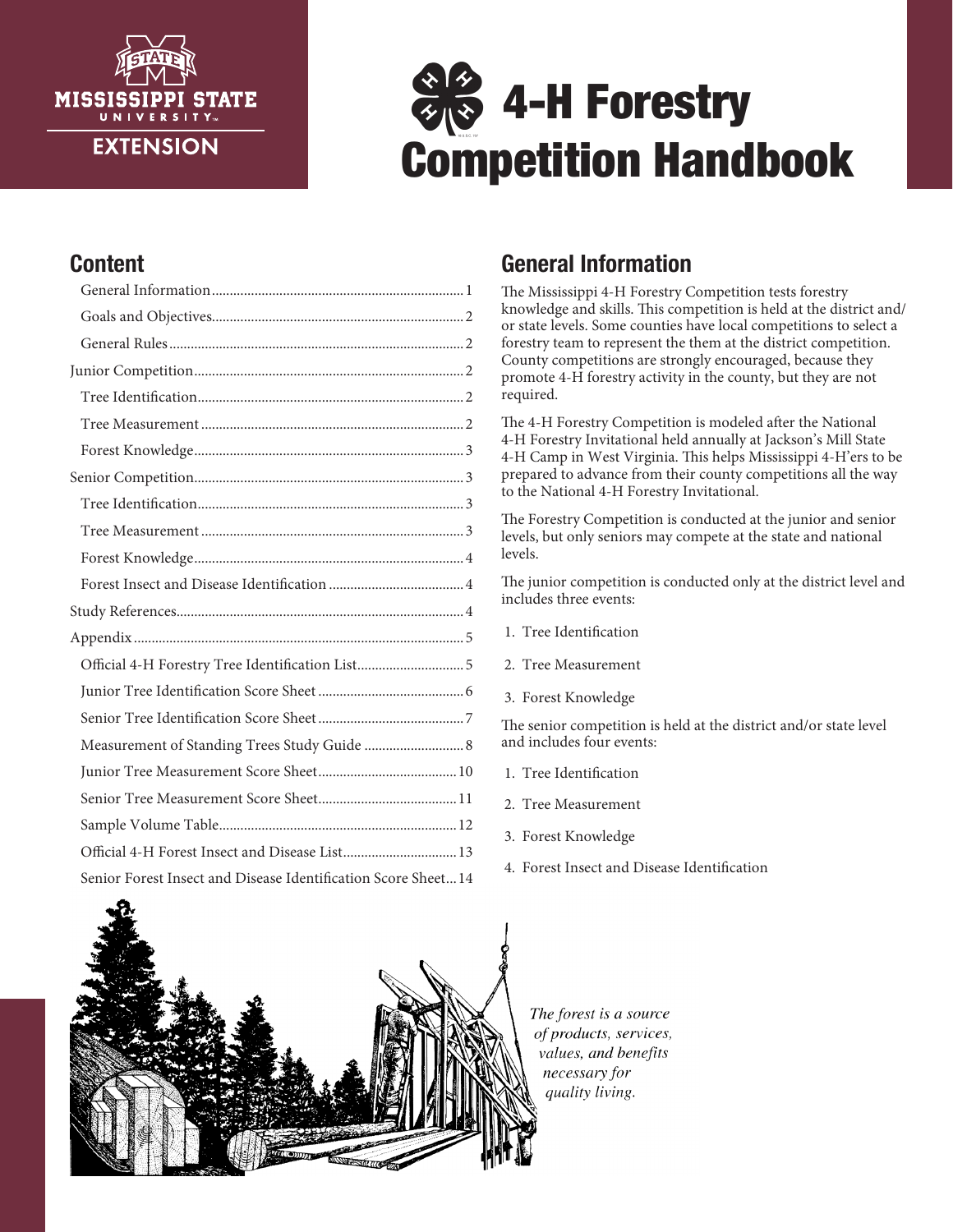## Goals and Objectives

The purpose of the 4-H Forestry Competition is to provide opportunity for 4-H forestry members to:

- $\blacktriangleright$  Develop leadership talents, achieve character development, and make new friends.
- $\blacktriangleright$  Appreciate the need and importance of conserving forests as a source of products, services, values, and benefits necessary for quality living.
- $\blacktriangleright$  Acquire information and understanding of practical skills in forest management, use of forest products, and appreciation of forest ecology.
- $\blacktriangleright$  Realize that privately owned forest products provide most of the raw material used by forest products manufacturers in Mississippi.

The competition, while competitive in nature, is intended and managed to provide a well-rounded forestry educational experience. Study references are available from Extension Forestry, unless otherwise noted.

## General Rules

- 1. The forestry competition will have at least three parts: Tree Identification, Tree Measurement, and Forest Knowledge (seniors will also compete in Forest Insect and Disease Identification).
- 2. This competition is a team event. A team will have three or preferably four members. Individuals may compete, but they will not be eligible to advance in district and state competition. Senior teams that place first, second, and third in the district competition, if one is held, will advance to compete in the state competition, with a chance to represent Mississippi at the National 4-H Forestry Invitational.
- 3. Each contestant must bring a pencil, clipboard, and tree scale stick. It is also suggested that contestants wear appropriate field clothes (jeans and boots), since part of the contest is held outdoors.
- 4. Calculators are permitted.
- 5. In scoring, the lowest combined score of a four-member team is dropped and the top three combined scores used as the team total. If a team has only three members, the low score is not dropped.
- 6. Ties are broken with the highest scores in (1) Forest Knowledge, (2) Tree Identification, and (3) Tree Measurement.

## Junior Competition

The junior competition is similar, but less demanding, than the senior competition. It is designed to make junior 4-H forestry contestants familiar with the competition, so they will develop into strong competitors at the senior level.

#### *Tree Identification*

- 1. Junior participants are required to identify 20 trees from leaf mounts, photos, or specimens in the field. MSU Extension Publication 146 *Know Your Trees* contains tree species included in this portion of the contest.
- 2. The contest is conducted indoors like a "lab practical." Participants will be given no more than 1 minute per station to identify each leaf mount. The contest will have a time limit of 30 minutes.
- 3. The correct answer for each tree is the common name shown on the Official 4-H Forestry Tree Identification List (page 5). This list is derived from the common names given in MSU Extension Publication 146 *Know Your Trees*.
- 4. The answer given must be the complete, correctly spelled common name as given in the Official 4-H Forestry Tree List. One-half credit is given if the name is incomplete or misspelled. Example: If the species is river birch, then birch will receive half credit for an incomplete common name. If birch is also misspelled, no credit is given.
- 5. A total of 100 points is possible in this event; each answer is worth 5 points. In the case of a tie, the winner is the participant with the greatest number of correctly identified oaks, then pines, then elms.

#### *Tree Measurement*

- 1. Participants will measure three trees using a tree scale stick. For each tree, participants will identify the common name, measure the diameter at breast height (DBH) in inches, measure merchantable height in logs, and figure the total timber volume in the measured trees. The time limit for this event is 45 minutes.
- 2. DBH is measured in 2-inch, even-numbered-diameter classes. The correct answers for the DBH on the contest score form are even numbers, such as 10, 16, 22, and so on. A tree in the diameter range 9.1 to 11.0 inches is tallied as DBH 10 inches. In timber cruising for management purposes, it is common to tally trees in 2-inch-diameter classes.
- 3. Merchantable height is measured in 16-foot logs and estimated to the nearest full ½ log. For example, if a tree measures 2¼ logs, it should be tallied as 2 logs, because the ¼ log is too short to make another full ½ log. When measuring logs, always round down, not up. Measure merchantable height up to an 8-inch top or a major fork in the trunk. Deciding where to "cut the tree off" can be a judgment call based on species and log quality. However "controversial" trees will be avoided, and 4-H'ers will be given trees that will challenge their abilities to measure diameter and height only.
- 4. DBH and merchantable height are used to determine volume of lumber in each tree by using a volume table. 4-H forestery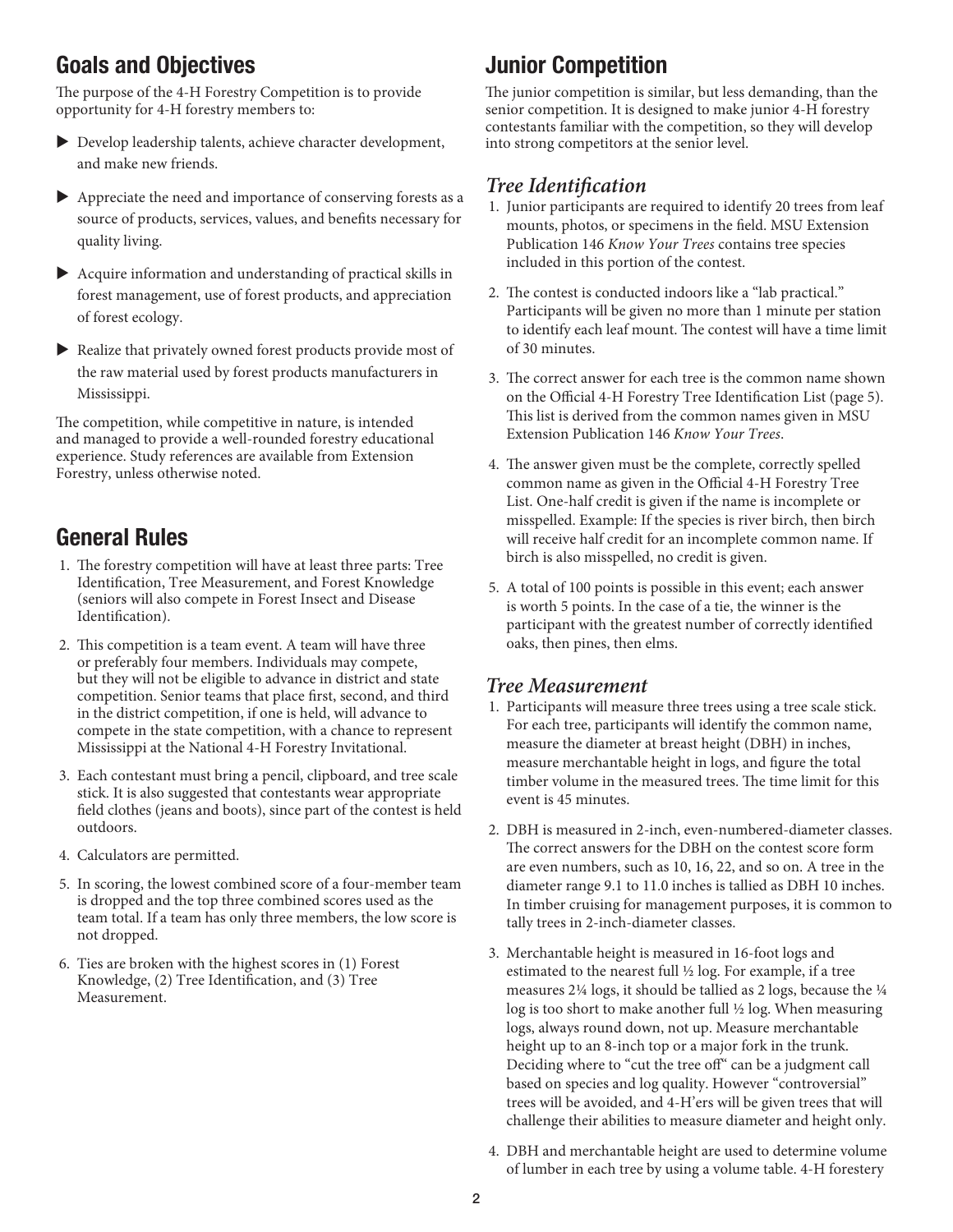contestants should know how to find a log volume from a volume table before coming to the contest. A volume table will be given at the contest.

- 5. All individual tree volumes are added together to arrive at a "plot volume" that will be entered on the score sheet. Calculators are permitted.
- 6. A total of 100 points is possible in this event. The common name, DBH, merchantable height, and volume for each tree will be valued at 5 points each. A possible maximum of 40 points will be given for the "plot volume" estimate. The "plot volume" will be scored as follows:

If the contestant's estimate of plot volume is within:

- $± 5%$  of official volume = 40 points
- $± 10\%$  of official volume = 30 points
- ± 15% of official volume = 20 points
- $± 20\%$  of official volume = 10 points
- $\geq \pm 20\%$  of official volume = 0 points

The common name given in the Tree Measurement section is the same as required in Tree Identification. The same scoring rules as Tree Identification apply.

#### *Forest Knowledge*

There is a wealth of information about forestry available through MSU Extension and the Internet. 4-H youth are encouraged to explore these resources. There is a section on Study References at the end of the Senior Competition section.

Participants will answer 20 written, multiple choice, or truefalse questions on forestry subject matter taken from the listed references. The time limit for the event is 30 minutes. A total of 100 points is possible in this event, with each question worth 5 points. Forest Knowledge is designed to test the 4-H contestant's general knowledge of important forestry concepts.

## Senior Competition

The senior competition is designed to challenge participants' skills and knowledge of forestry, while preparing them for national competition.

#### *Tree Identification*

- 1. Senior participants are required to identify 50 trees from leaf mounts, photos, or specimens in the field. All species listed in MSU Extension Publication 146 *Know Your Trees* may be included in this portion of the contest.
- 2. The contest consists of two sections: indoor and outdoor. The indoor portion is a "lab practical," with the contestants required to identify 25 trees from leaf mounts or photos. The remaining 25 trees must be identified from live specimens in the field. Participants are given no more than 1 minute to identify each leaf mount or live specimen. The time limit for this event is 30 minutes per section.
- 3. The correct answer for each tree is the common name shown on the Official 4-H Forestry Tree Identification List (page 53). This list is derived from the common names given in MSU Extension Publication 146 *Know Your Trees*.
- 4. The answer given must be the complete, correctly spelled common name as given in the Official 4-H Forestry Tree List. One-half credit is given if the name is incomplete or misspelled. Example: If the species is river birch, then birch will receive half credit for an incomplete common name. If birch is also misspelled, no credit is given.
- 5. A total of 100 points is possible in this event; each answer is worth 2 points. In the case of a tie, the winner is the participant with the greatest number of correctly identified oaks, then pines, then elms.

#### *Tree Measurement*

- 1. Senior contestants will measure 10 trees using a tree scale stick. For each tree, participants will identify the common name, measure the diameter at breast height (DBH) in inches, measure merchantable height in logs, and estimate total timber volume per acre. The time limit for this event is 45 minutes.
- 2. DBH is measured in 2-inch, even-numbered-diameter classes. For example, the correct answers for the DBH on the contest score form are even numbers, such as 10, 16, 22, etc. A tree in the diameter range 9.1 to 11.0 inches is tallied as DBH 10 inches. In timber cruising for management purposes, it is common to tally trees in 2-inch-diameter classes.
- 3. Merchantable height is measured in 16-foot logs and estimated to the nearest full ½ log. For example, if a tree measures 2¼ logs, it should be tallied as 2 logs, because the ¼ log is too short to make another full ½ log. When measuring logs, always round down, not up. Measure merchantable height up to an 8-inch top or a major fork in the trunk. Deciding where to "cut the tree off" can be a judgment call based on species and log quality. However "controversial" trees will be avoided, and 4-H'ers will be given trees that will challenge their abilities to measure diameter and height only.
- 4. DBH and merchantable height are used to determine volume of lumber in each tree by using a volume table given at the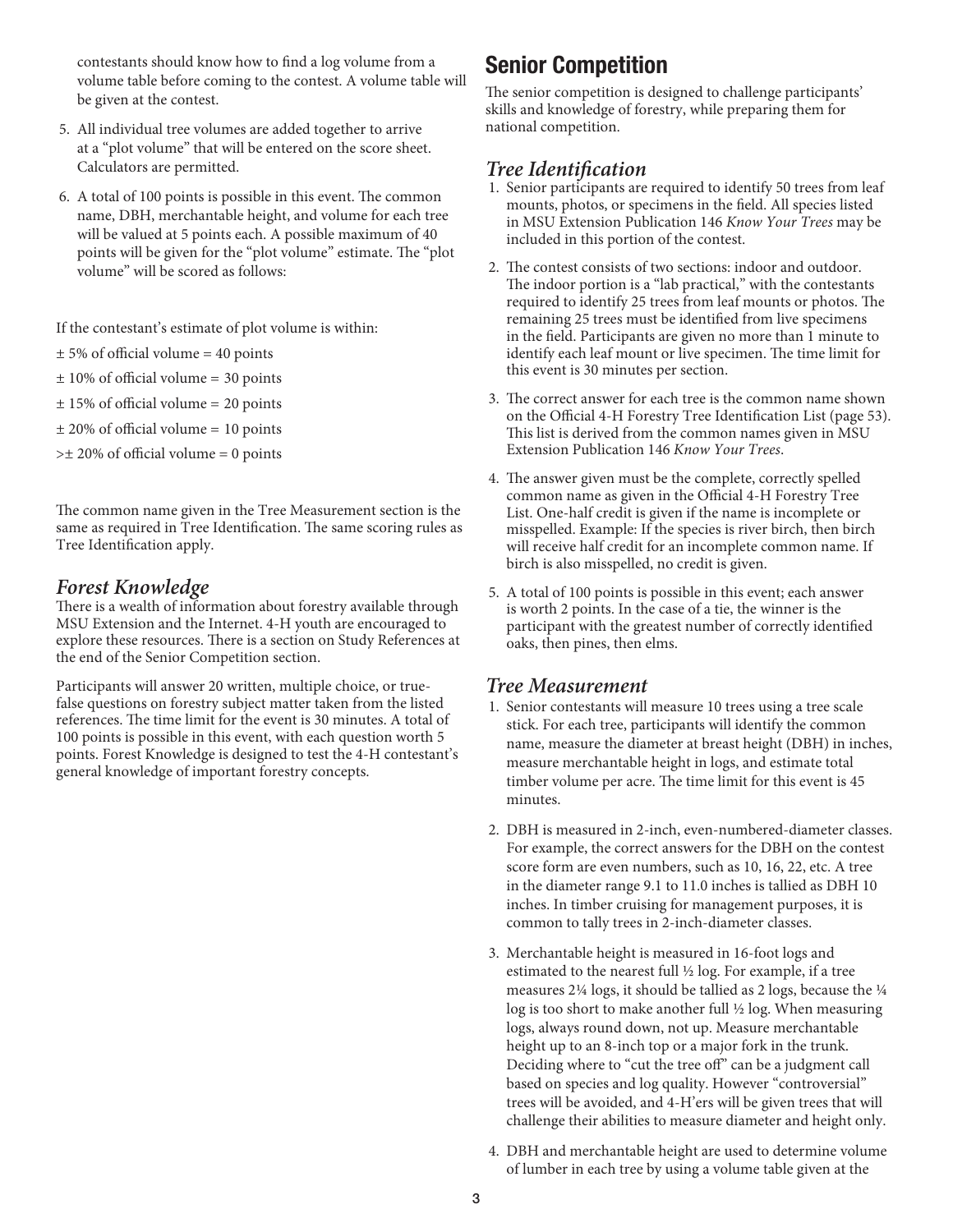contest. 4-H forestry contestants should know how to find a log volume from a volume table before coming to the contest.

- 5. All individual tree volumes are added together to arrive at a "plot volume." This "plot volume," multiplied by a plot size factor, yields the estimated volume per acre. The plot size is given to the contestants at the contest. Participants should come to the contest with the knowledge of how to use a plot factor. For example, if the sample plot size given is ¼ acre, then the sample plot volume must be multiplied by 4 to arrive at an estimated volume per acre. Calculators are permitted.
- 6. A total of 100 points is possible in this event. The common name, DBH, merchantable height, and volume for each tree will be valued at 2 points each. A possible maximum of 20 points will be given for the "plot volume" estimate. The "plot volume" will be scored as follows:

If the contestant's estimate of volume per acre is within:

- $± 5%$  of official volume = 20 points
- ± 10% of official volume = 15 points
- $± 15%$  of official volume = 10 points
- $± 20\%$  of official volume = 5 points
- $\geq \pm 20\%$  of official volume = 0 points

The common name given in the Tree Measurement section is the same as required in Tree Identification. The same scoring rules as Tree Identification apply.

#### *Forest Knowledge*

- 1. The competition will be a test consisting of 50 multiple choice or true-false questions on forestry subject matter taken from the listed references. The time limit for the event is 45 minutes.
- 2. A total of 100 points is possible in this event, with each question worth 2 points.
- 3. Forest Knowledge is designed to test the 4-H contestant's general knowledge of important forestry concepts.

#### *Forest Insect and Disease Identification*

- 1. The contestant will be asked to identify the common name of 10 forest insects and 10 forest diseases. All species listed on the Official 4-H Forest Insect and Disease List (page 13) may be used in this event.
- 2. The competition consists of two sections, with each section given in a "lab practical" format. Each contestant is required to identify 10 insects or insect-damaged specimens and 10 diseases or disease-damaged specimens. Pictures of the insect or disease specimen may also be used. The contestant is given no more than 1 minute per station to identify each specimen. The time limit for this event is 15 minutes maximum per section.
- 3. The correct answer for each specimen is the common name shown on the Official 4-H Forest Insect and Disease List.
- 4. The answer given must be the complete, correctly spelled common name as given in the Official 4-H Forest Insect and Disease List. One-half credit will be given if the name is misspelled or incomplete. Example: If the species is **Nantucket pine tip moth**, then **tip moth** will receive ½ credit. If it is also misspelled, no credit will be given.
- 5. A total of 100 points is possible in this event, with each answer worth 5 points. Ties are broken using the participant with the greatest number of correctly named insects, then correctly named diseases.

### Study References

All MSU Extension publications are available online at extension. msstate.edu/publications:

- P0146 Know Your Trees
- P0160 Tree Planting Is Easy
- P1205 Welcome to 4-H Forestry
- P1250 Forestry Terms for Mississippi Landowners
- P1281 Timber Stand Improvement
- P1473 Measuring Standing Sawtimber, 4-H Forestry Project #7
- P1612 Forestry/Wildlife Myths and Misconceptions
- P1686 Making a Tree Scale Stick
- **P1864 Waterfowl Habitat Management Handbook**
- P2179 Ecology and Management of the Northern Bobwhite
- u P2233 Streamside Management Zones and Forest Landowners
- P2283 Prescribed Burning in Southern Pine Forests: Fire Ecology, Techniques, and Uses for Wildlife Management
- P2260 Are My Pine Trees Ready to Thin?
- **P2402 Mississippi Recreational Gardens: Establishing a** Backyard Wildlife Habitat
- P2467 Ecology and Management of Rabbits in Mississippi
- P2466 Ecology and Management of Squirrels in Mississippi
- $\blacktriangleright$  P2470 Managing the Family Forest in Mississippi
- P2617 What Are Genetically Improved Seedlings?
- ▶ P2822 Forest Soils of Mississippi
- P2823 Site Preparation: The First Step to Regeneration
- P3406 Wild Turkey Ecology and Management
- P3508 Geocaching in Natural Resources: Fun with Forests around Us
- P3562 The Economic Contributions of Forestry and Forest Products, Mississippi
- P3597 Wildlife Find Food in Pine Trees, Too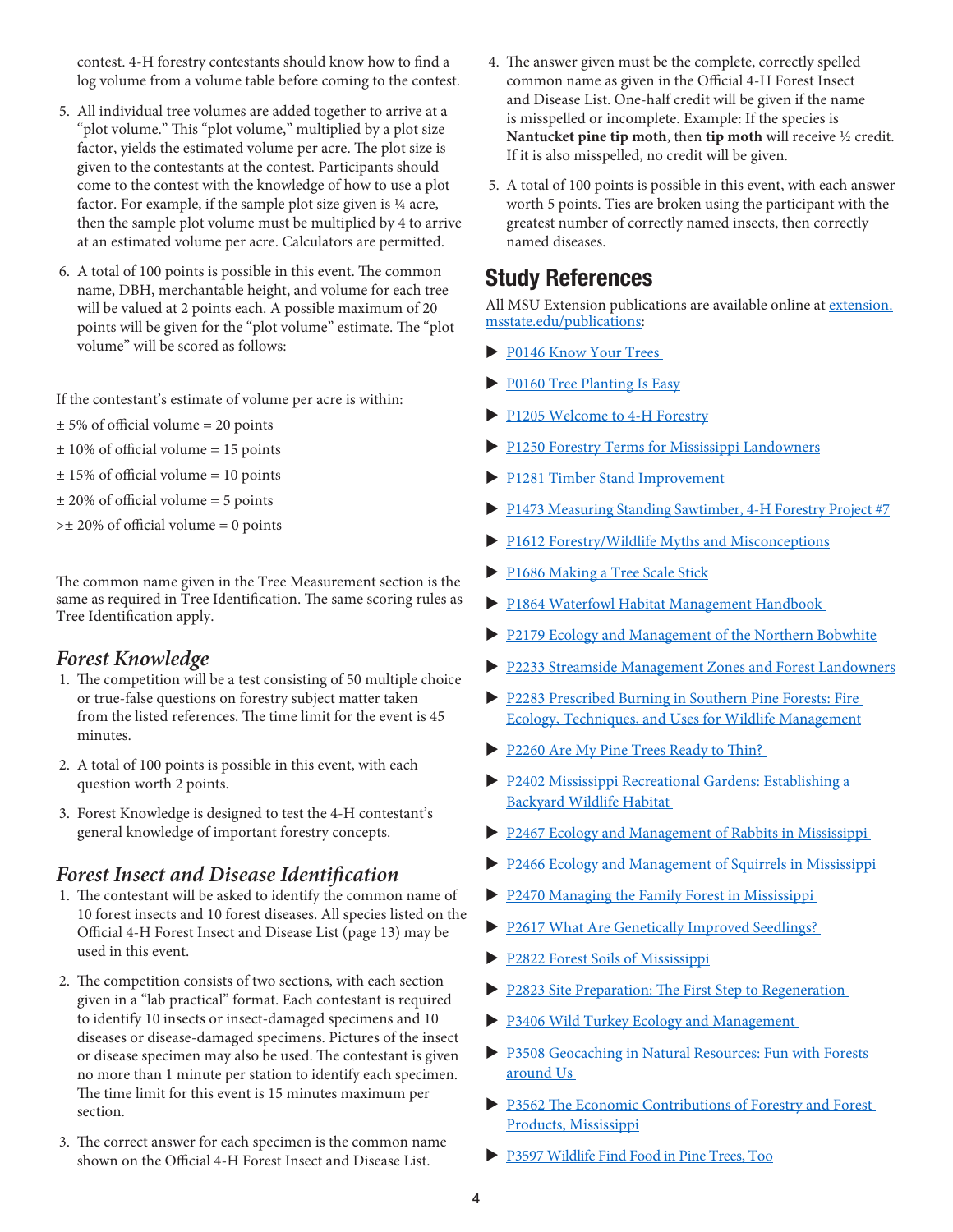#### *Additional reading that can be found online:*

USDA Forest Service, Rocky Mountain Research Station. 2010. *A Field Guide to Diseases and Insects of the Rocky Mountain Region*. General Technical Report RMRS-GTR-241. Available online at https://www.fs.usda.gov/treesearch/pubs/37290

Mississippi Forestry Commission. 2016. *Mississippi trees* (2nd ed). Online at https://www.mfc.ms.gov/programs/educationalworkshops/publications/

National 4-H Forestry Invitational. *Training materials and References*. Available online at https://4hforestryinvitational.org/training

USDA Forest Service. 2004. *The Impact and Control of Major Southern Forest Diseases. Southern Forest Science: Past, Present, and Future*. USDA Forest Service, General Technical Report 075. Available online at https://www.fs.usda.gov/treesearch/pubs/9678

USDA Natural Resources Conservation Service. 2019. *National plants database*. Available online at https://plants.sc.egov.usda.gov

## Appendix

| <b>Common name</b>   | <b>Scientific name</b> | <b>Common name</b>  | <b>Scientific name</b>                                            |  |
|----------------------|------------------------|---------------------|-------------------------------------------------------------------|--|
| Ash, Green           | Fraxinus pennsylvanica | Oak, Northern Red   | Quercus rubra                                                     |  |
| Ash, White           | Fraxinus americana     | Oak, Nuttal         | Quercus texana                                                    |  |
| <b>Baldcypress</b>   | Taxodium distichum     | Oak, Overcup        | Quercus lyrata                                                    |  |
| Basswood*            | Tilia spp.             | Oak, Post           | Quercus stellata                                                  |  |
| Beech, American      | Fagus grandifolia      | Oak, Scarlet        | Quercus coccinea                                                  |  |
| Birch, River         | Betula nigra           | Oak, Shumard        | Quercus shumardii                                                 |  |
| Blackgum             | Nyssa sylvatica        | Oak, Southern Red   | Quercus falcata                                                   |  |
| <b>Boxelder</b>      | Acer negundo           | Oak, Swamp Chestnut | Quercus michauxii                                                 |  |
| Catalpa, Southern    | Catalpa bignonioides   | Oak, Water          | Quercus nigra                                                     |  |
| Cherry, Black        | Prunus serotina        | Oak, White          | Quercus alba                                                      |  |
| Cottonwood, Eastern  | Populus deltoides      | Oak, Willow         | Quercus phellos                                                   |  |
| Dogwood, Flowering   | Cornus florida         | Orange, Osage       | Maclura pomifera                                                  |  |
| Elm, American        | Ulmus americana        | Pecan               | Carya illinoensis                                                 |  |
| Elm, Slippery        | Ulmus rubra            | Persimmon, Common   | Diospyros virginiana                                              |  |
| Elm, Winged          | Ulmus alata            | Pine, Loblolly      | Pinus taeda                                                       |  |
| Hickory*             | Carya spp.             | Pine, Longleaf      | Pinus palustris                                                   |  |
| Holly, American      | llex opaca             | Pine, Shortleaf     | Pinus echinata                                                    |  |
| Honeylocust          | Gleditsia triacanthos  | Pine, Slash         | Pinus elliotii                                                    |  |
| Hophornbeam, Eastern | Ostrya virginiana      | Pine, Spruce        | Pinus glabra                                                      |  |
| Hornbeam, American   | Carpinus caroliniana   | Poplar, Yellow      | Liriodendron tulipifera                                           |  |
| Locust, Black        | Robinia pseudoacacia   | Redbud, Eastern     | Cercis canadensis                                                 |  |
| Magnolia, Southern   | Magnolia grandiflora   | Redcedar, Eastern   | Juniperus virginiana                                              |  |
| Maple, Red           | Acer, rubrum           | Sassafras           | Sassafras albidum                                                 |  |
| Maple, Silver        | Acer saccharinum       | Sugarberry          | Celtis laevigata                                                  |  |
| Mulberry, Red        | Morus rubra            | Sweetbay            | Magnolia virginiana                                               |  |
| Oak, Black           | Quercus velutina       | Sweetgum            | Liquidambar styraciflua                                           |  |
| Oak, Blackjack       | Quercus marilandica    | Sycamore, American  | Platanus occidentalis                                             |  |
| Oak, Bluejack        | Quercus incana         | Tupelo, Water       | Nyssa aquatica                                                    |  |
| Oak, Cherrybark      | Quercus pagoda         | Walnut, Black       | Juglans nigra                                                     |  |
| Oak, Laurel          | Quercus laurifolia     | Willow, Black       | Salix nigra                                                       |  |
| Oak, Live            | Quercus virginiana     |                     | *Contectants are responsible to identify only the genus level for |  |

Official 4-H Forestry Tree Identification List

ontestants are responsible to identify only the genus level for basswood and hickory.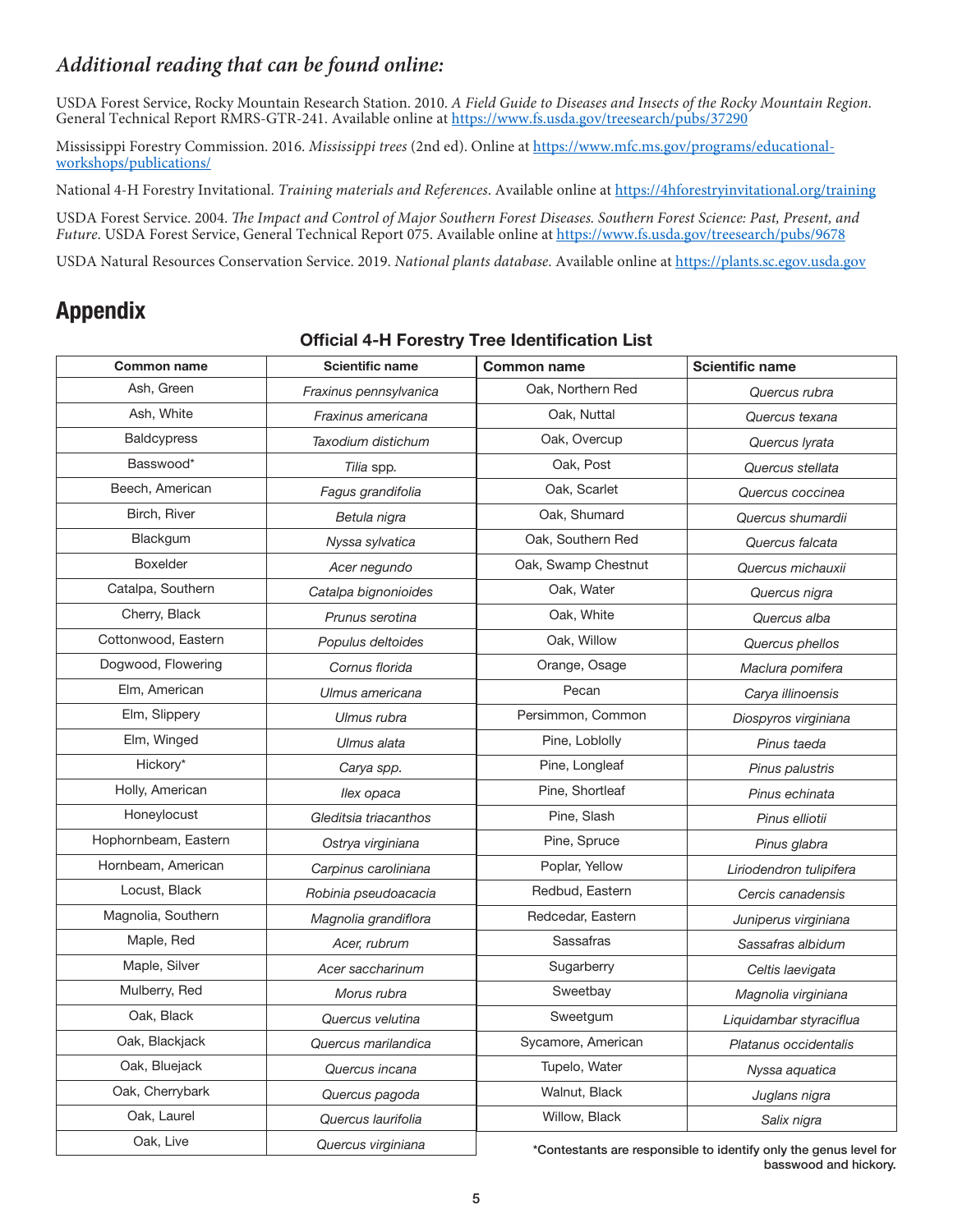## Junior Tree Identification Score Sheet

*Mississippi 4-H Forestry Judging*

| Your name   | Contestant # |  |
|-------------|--------------|--|
|             |              |  |
| Your county | Team #       |  |

Do not write in this space. Incomplete/<br>Misspell +1 No. Common name Correct +2 Score  $\mathbf{1}$  $\overline{2}$ 3  $\overline{4}$ 5  $\overline{6}$  $\overline{7}$  $\overline{\bf 8}$  $\varphi$  $10$  $\overline{11}$  $12$  $13$  $|4$ 15  $16$  $17$  $\sqrt{3}$  $\overline{19}$ 20 **TOTALS Contestant's score**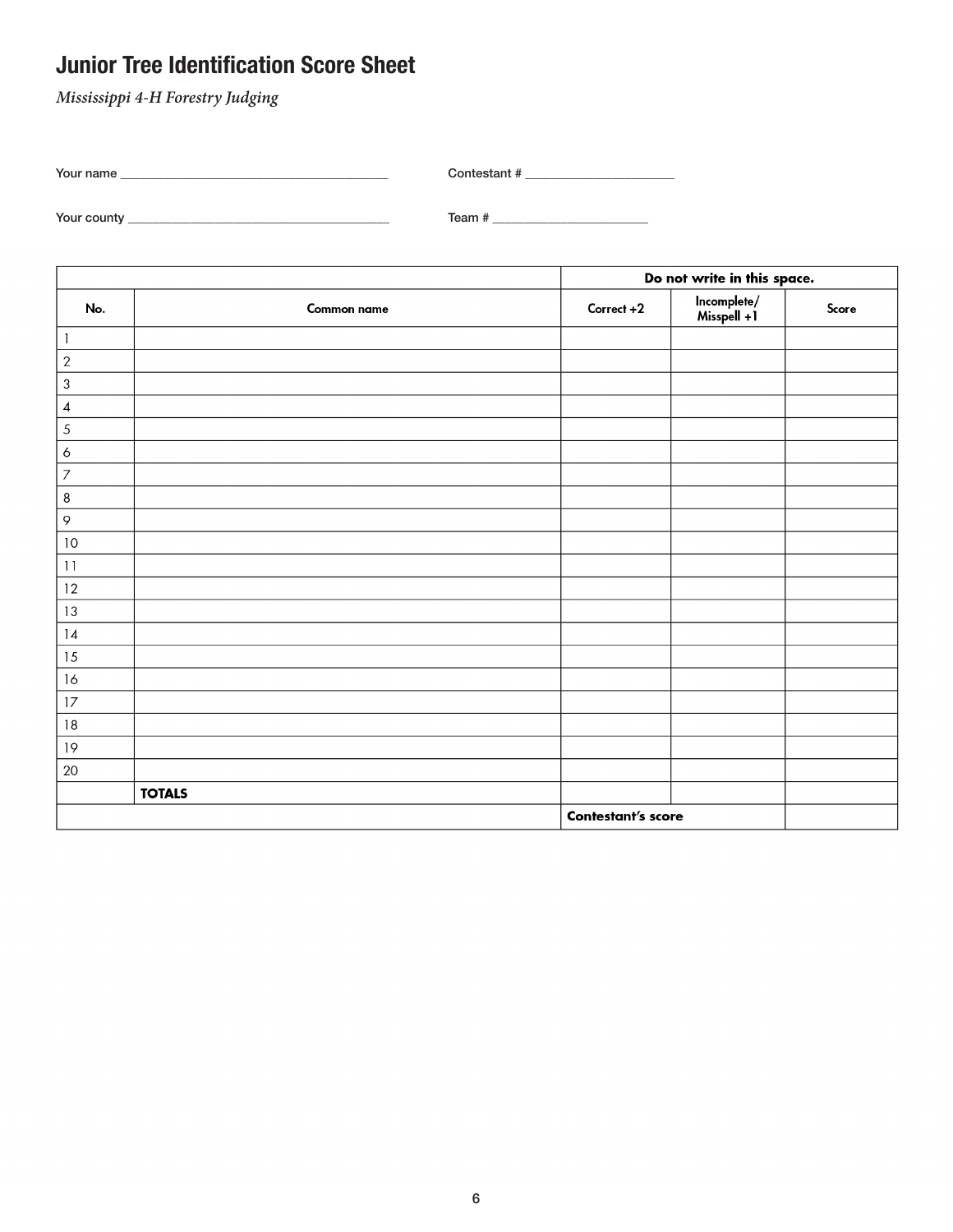## Senior Tree Identification Score Sheet

*Mississippi 4-H Forestry Judging*

| Your name | Contestant # |
|-----------|--------------|
|           |              |

Your county \_\_\_\_\_\_\_\_\_\_\_\_\_\_\_\_\_\_\_\_\_\_\_\_\_\_\_\_\_\_\_\_\_\_\_\_\_\_\_\_\_\_ Team # \_\_\_\_\_\_\_\_\_\_\_\_\_\_\_\_\_\_\_\_\_\_\_\_\_

Session (circle one): Indoor Outdoor

|                  |               | Do not write in this space. |                            |       |
|------------------|---------------|-----------------------------|----------------------------|-------|
| No.              | Common name   | Correct +2                  | Incomplete/<br>Misspell +1 | Score |
| $\mathbf{1}$     |               |                             |                            |       |
| $\sqrt{2}$       |               |                             |                            |       |
| $\mathsf 3$      |               |                             |                            |       |
| $\pmb{4}$        |               |                             |                            |       |
| $\sqrt{5}$       |               |                             |                            |       |
| $\acute{\rm{o}}$ |               |                             |                            |       |
| $\overline{7}$   |               |                             |                            |       |
| $\,8\,$          |               |                             |                            |       |
| $\varphi$        |               |                             |                            |       |
| 10               |               |                             |                            |       |
| 11               |               |                             |                            |       |
| 12               |               |                             |                            |       |
| 13               |               |                             |                            |       |
| 14               |               |                             |                            |       |
| 15               |               |                             |                            |       |
| 16               |               |                             |                            |       |
| 17               |               |                             |                            |       |
| 18               |               |                             |                            |       |
| 19               |               |                             |                            |       |
| 20               |               |                             |                            |       |
| $21$             |               |                             |                            |       |
| $22\,$           |               |                             |                            |       |
| $23\,$           |               |                             |                            |       |
| 24               |               |                             |                            |       |
| $25\,$           |               |                             |                            |       |
|                  | <b>TOTALS</b> |                             |                            |       |
|                  |               | <b>Contestant's score</b>   |                            |       |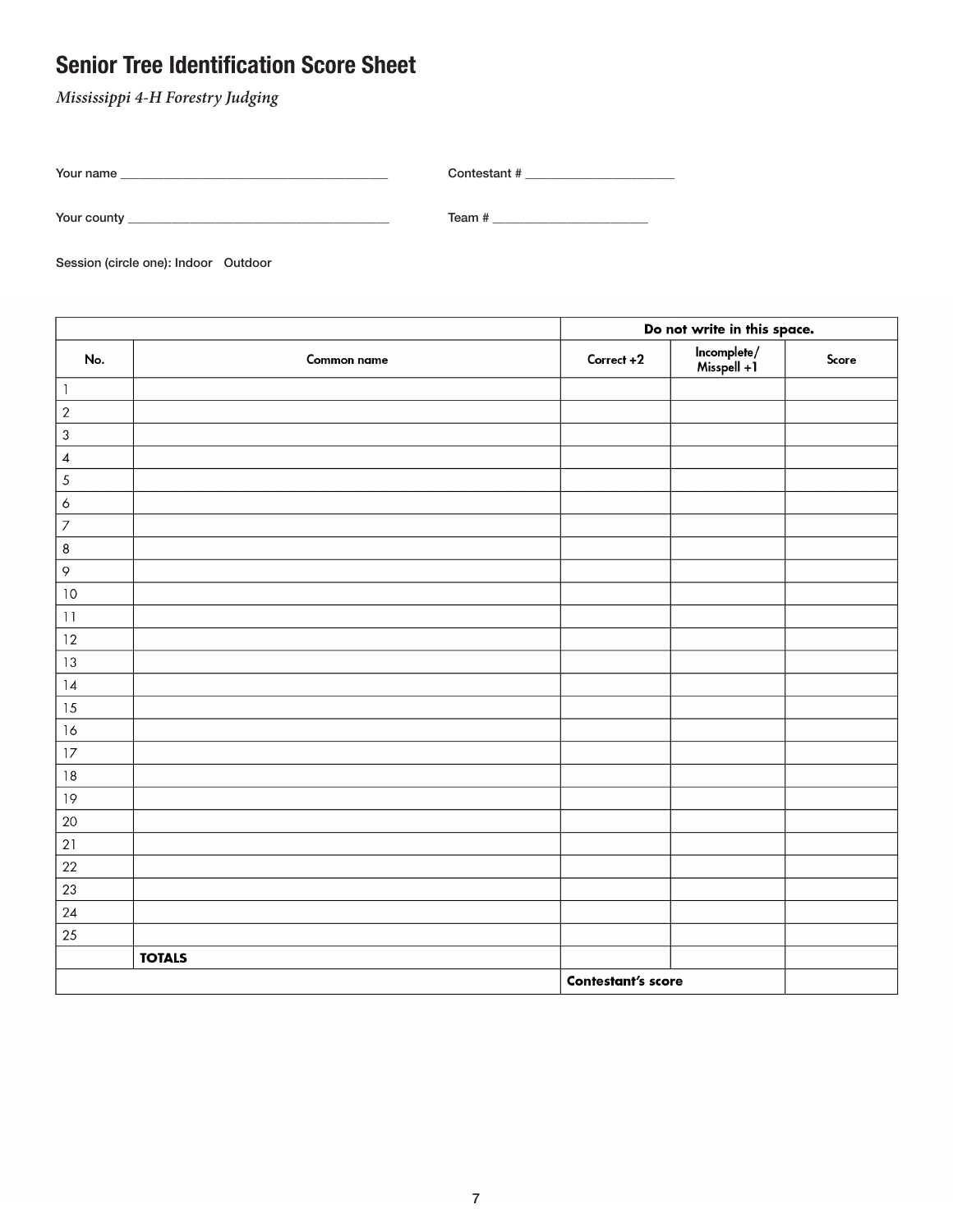## Measurement of Standing Trees Study Guide

#### *Purpose*

Standing trees are measured to obtain an estimate of the amount of various forest products that might be cut from them. This is done to have an idea of what volume is present. Most timber sales are based on volume. All forest properties must have some estimate of total volume, volume per acre, and volume by product, so you can decide the course of your forest's management.

#### *Products*

Forest products that may be measured are poles and pilings, sawlogs, veneer logs, pulpwood, and fence posts.

#### *Method*

Since all trees are basically a part of a cylinder, they have a diameter and height that may be measured. Diameter of standing trees is measured by time-honored custom, at 4½ feet aboveground on the uphill side of the tree. This is abbreviated as **DBH** (diameter at breast height). The method to measure diameter is explained in detail on the next page.

Height of a standing tree can be measured as total (the entire height from ground line to the top of the crown) or merchantable height. Merchantable height varies, depending on the product that is to be cut from the tree. The top stem diameter is fixed by certain specifications. In 4-H Tree Measurement, this is an 8-inch top diameter. If a tree is to be cut into logs, the lengths cut will vary, depending on the demand of the mill to which the logs will go. In the Tree Measurement event, measure the tree to the nearest ½ log, a log being specified as 16 feet long.

#### *Tools*

The diameter can be measured using a caliper, diameter tape, or tree scale stick. Since the tree scale stick is to be used in the contest, the method of using it is explained.



Figure 1. Using a tree scale stick to obtain tree diameter. Do not move your head, just your eye.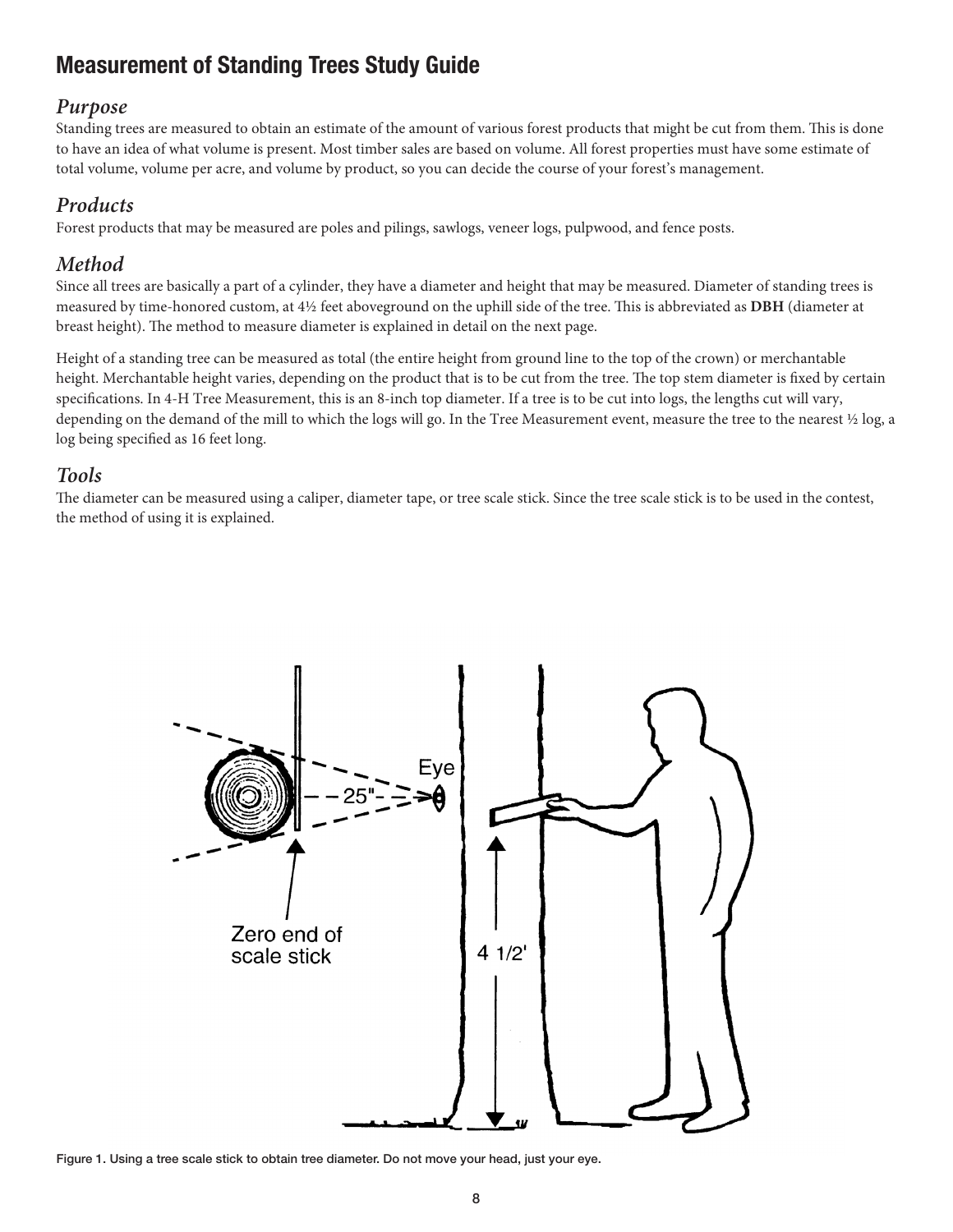#### *Diameter Measurement*

**Figure 1** shows how the tree scale stick is used to find tree diameter:

Use the flat side of the stick labeled "Diameter of Tree (in inches)."

Hold the stick level against the tree at a height of 4½ feet above the ground, 25 inches from your eye. Practice to find both the 4½-foot point in relation to your height, and the 25-inch distance to your eye.

When the stick is placed against a tree, close one eye and sight at the left or zero end.

The zero end of the tree scale stick and the tree bark should be in the same line.

**Do not move your head.** Glance across the stick to the righthand edge of the tree. Read the tree diameter from the stick to the nearest inch.

#### *Height Measurement*

**Figure 2** illustrates how to use the tree scale stick to measure height. Height is measured as follows:

Pace out 66 feet as measured from the center-line of the tree in the direction to which you pace. The entire tree must be seen.

Hold the stick so that the "number of 16-foot logs" side faces you. The zero end should point toward the ground.

Plumb the stick, at 25 inches from your eye.

Sight the zero end to appear to rest at stump height (6 inches above ground). **Do not move your head or the stick.** 

Look up the stick to the point where the top of the last merchantable cut would be made in the tree, an 8-inch top diameter. The merchantable height on the stem is where the tree trunk "disappears" behind the edge of the tree scale stick. Read sawlogs to the nearest **full** one-half log off the tree scale stick.

Practice on pacing is needed to find the 66-foot distance. The 25 inch distance from eye to stick is still the same as in measuring tree diameter.



Figure 2. Using a tree scale stick to obtain tree height. Do not move your head, just your eye.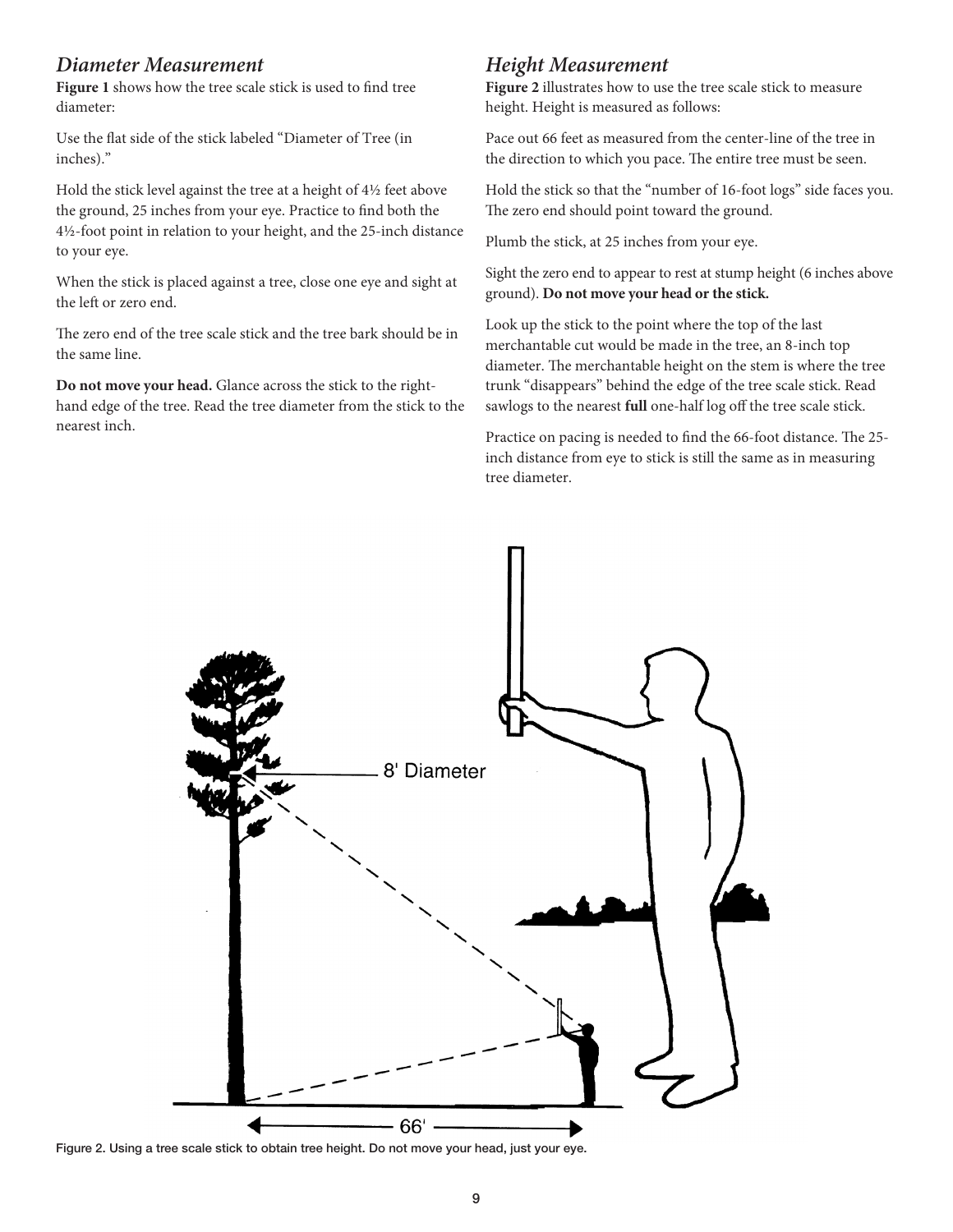## Junior Tree Measurement Score Sheet

*Mississippi 4-H Forestry Judging*

| Your name   | Contestant # |
|-------------|--------------|
|             |              |
| Your county | Team #       |

| Tree No.                                            | Common name<br>(5 points)                       | <b>DBH</b><br>(5 points) | #16-ft<br>logs<br>(5 points)        | <b>Board</b> foot<br>volume<br>(5 points) | Score |
|-----------------------------------------------------|-------------------------------------------------|--------------------------|-------------------------------------|-------------------------------------------|-------|
|                                                     |                                                 |                          |                                     |                                           |       |
| $\overline{2}$                                      |                                                 |                          |                                     |                                           |       |
| 3                                                   |                                                 |                          |                                     |                                           |       |
|                                                     |                                                 |                          | (A)Subtotal<br>(60 points possible) |                                           |       |
|                                                     | Total board foot volume in plot                 |                          |                                     |                                           |       |
| (B)Score for volume in plot<br>(40 points possible) |                                                 |                          |                                     |                                           |       |
|                                                     | (C)Total Score (A + B)<br>(100 points possible) |                          |                                     |                                           |       |
|                                                     | Do not write in this space.                     |                          |                                     |                                           |       |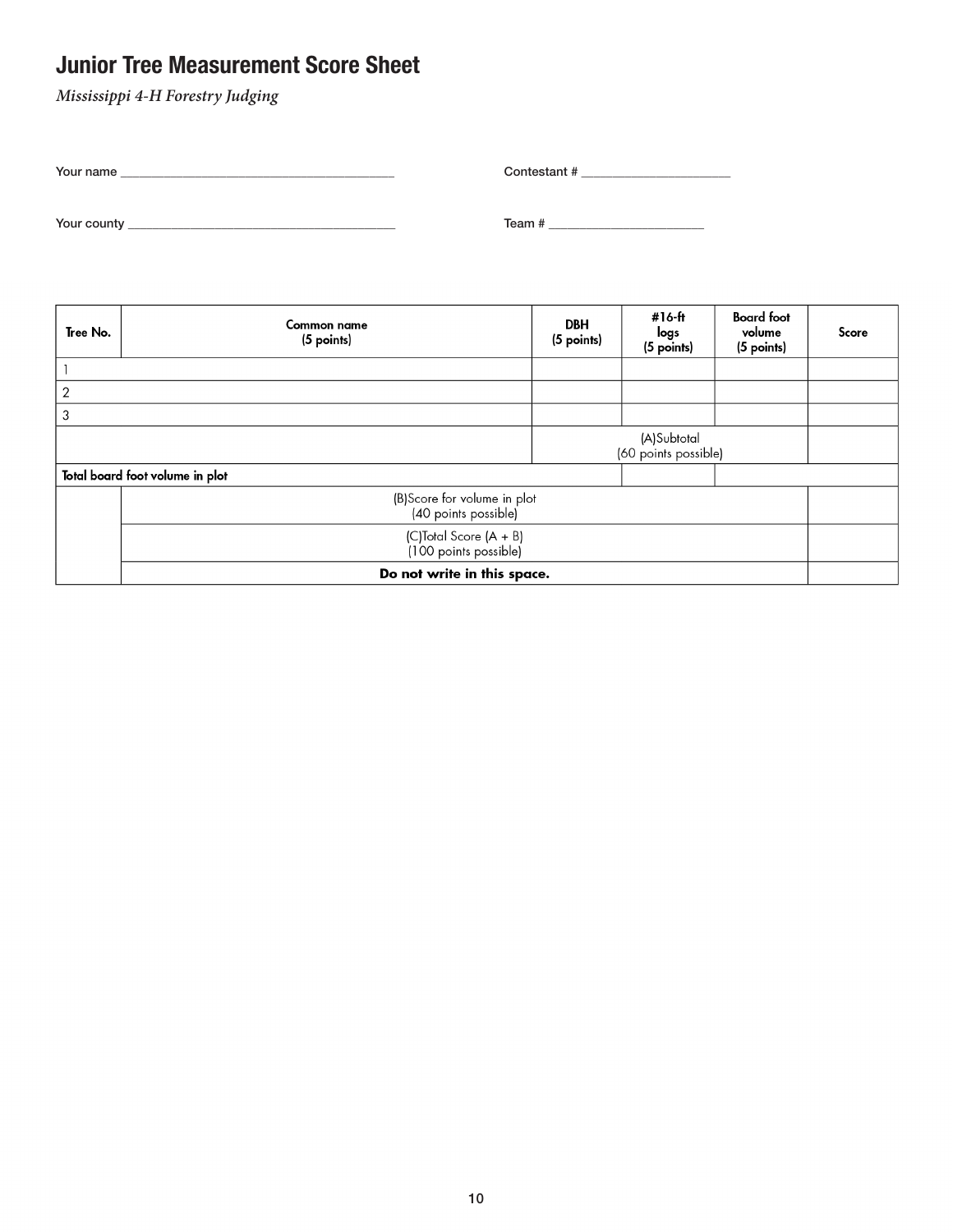## Senior Tree Measurement Score Sheet

*Mississippi 4-H Forestry Judging*

| Your name   | Contestant # |
|-------------|--------------|
|             |              |
| Your county | Team#        |

| Tree No.                    | Common name<br>(2 points)                             | <b>DBH</b><br>(2 points) | #16-ft<br>logs<br>(2 points)        | <b>Board</b> foot<br>volume<br>(2 points) | Score |
|-----------------------------|-------------------------------------------------------|--------------------------|-------------------------------------|-------------------------------------------|-------|
|                             |                                                       |                          |                                     |                                           |       |
| $\sqrt{2}$                  |                                                       |                          |                                     |                                           |       |
| $\ensuremath{\mathsf{3}}$   |                                                       |                          |                                     |                                           |       |
| 4                           |                                                       |                          |                                     |                                           |       |
| $\sqrt{5}$                  |                                                       |                          |                                     |                                           |       |
| 6                           |                                                       |                          |                                     |                                           |       |
| $\overline{7}$              |                                                       |                          |                                     |                                           |       |
| 8                           |                                                       |                          |                                     |                                           |       |
| 9                           |                                                       |                          |                                     |                                           |       |
| 10                          |                                                       |                          |                                     |                                           |       |
|                             |                                                       |                          | (A)Subtotal<br>(80 points possible) |                                           |       |
| Plot factor                 |                                                       |                          |                                     |                                           |       |
|                             | Total board foot volume in plot                       |                          |                                     |                                           |       |
|                             | Total board foot volume per acre                      |                          |                                     |                                           |       |
|                             |                                                       |                          |                                     |                                           |       |
|                             | (B) Score for volume per acre<br>(20 points possible) |                          |                                     |                                           |       |
|                             | (C)Total score (A + B)<br>(100 points possible)       |                          |                                     |                                           |       |
| Do not write in this space. |                                                       |                          |                                     |                                           |       |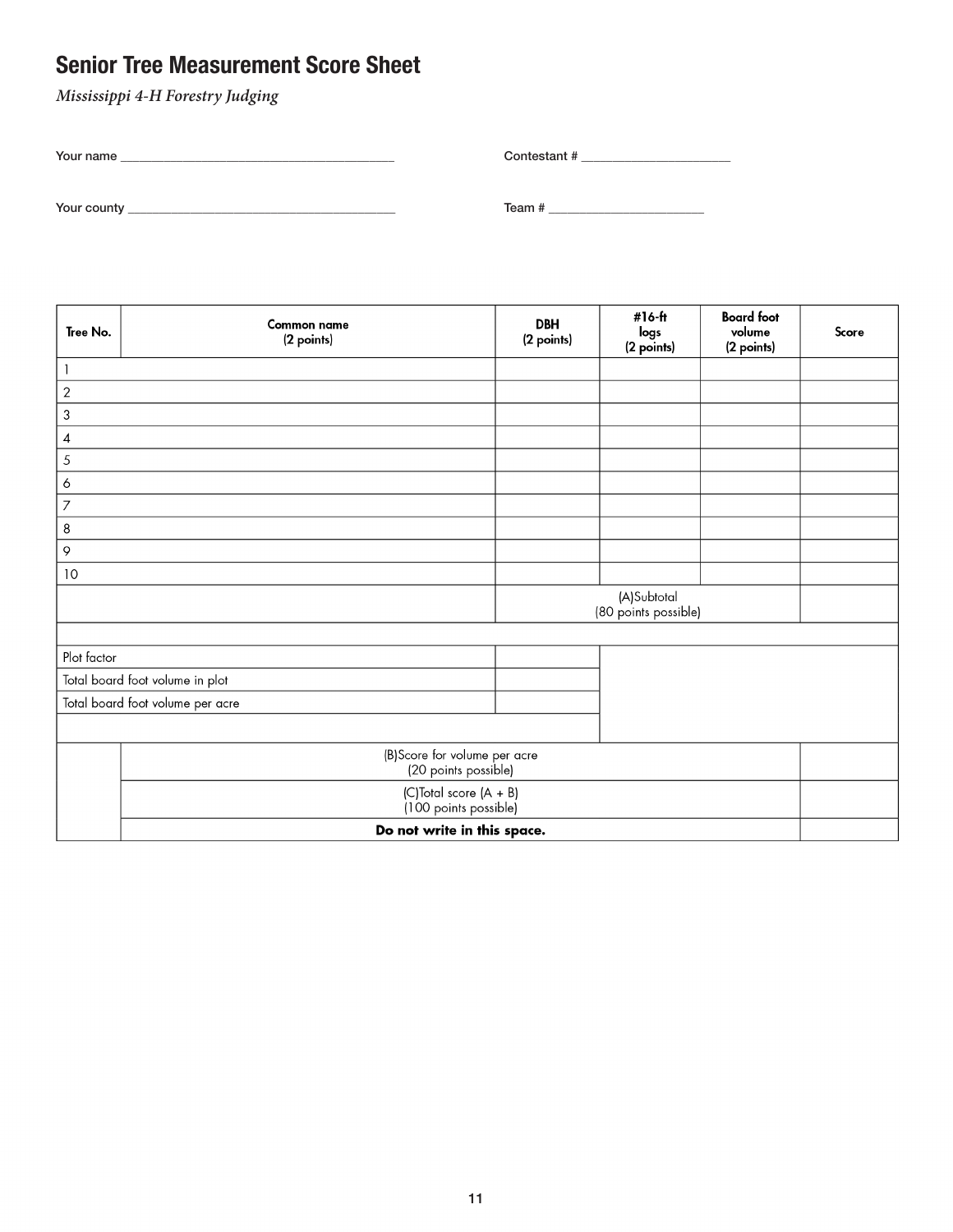## Sample Volume Table

#### Doyle Log Rule, Form Class 78

Gross tree volume in board feet, by number of usable 16-foot logs

| <b>Tree</b>          | Tree height (16-ft logs) |                |              |                |       |                |       |                |       |
|----------------------|--------------------------|----------------|--------------|----------------|-------|----------------|-------|----------------|-------|
| diameter<br>(inches) | 1                        | $1\frac{1}{2}$ | $\mathbf{2}$ | $2\frac{1}{2}$ | 3     | $3\frac{1}{2}$ | 4     | $4\frac{1}{2}$ | 5     |
| 10                   | 18                       | 22             | 26           | 28             | 30    | 32             | 33    |                |       |
| 12                   | 33                       | 42             | 51           | 57             | 63    | 65             | 68    | 71             |       |
| 14                   | 54                       | 70             | 85           | 96             | 107   | 113            | 119   | 125            |       |
| 16                   | 79                       | 98             | 128          | 146            | 165   | 178            | 189   | 198            |       |
| 18                   | 109                      | 144            | 179          | 207            | 235   | 254            | 272   | 283            |       |
| 20                   | 144                      | 193            | 242          | 281            | 320   | 348            | 375   | 396            | 417   |
| 22                   | 184                      | 249            | 313          | 366            | 418   | 455            | 484   | 525            | 557   |
| 24                   | 228                      | 310            | 392          | 459            | 527   | 574            | 645   | 667            | 713   |
| 26                   | 279                      | 380            | 482          | 566            | 651   | 713            | 775   | 835            | 894   |
| 28                   | 331                      | 454            | 577          | 682            | 787   | 861            | 935   | 1,011          | 1,087 |
| 30                   | 392                      | 539            | 687          | 814            | 940   | 1,032          | 1,122 | 1,216          | 1,310 |
| 32                   | 457                      | 631            | 805          | 958            | 1,110 | 1,222          | 1,334 | 1,441          | 1,548 |
| 34                   | 525                      | 727            | 929          | 1,106          | 1,284 | 1,416          | 1,548 | 1,675          | 1,803 |
| 36                   | 599                      | 834            | 1,068        | 1,276          | 1,484 | 1,638          | 1,793 | 1,945          | 2,097 |
| 38                   | 676                      | 943            | 1,210        | 1,450          | 1,690 | 1,868          | 2,046 | 2,223          | 2,400 |
| 40                   | 740                      | 1,035          | 1,330        | 1,594          | 1,858 | 2,059          | 2,260 | 2,248          | 2,636 |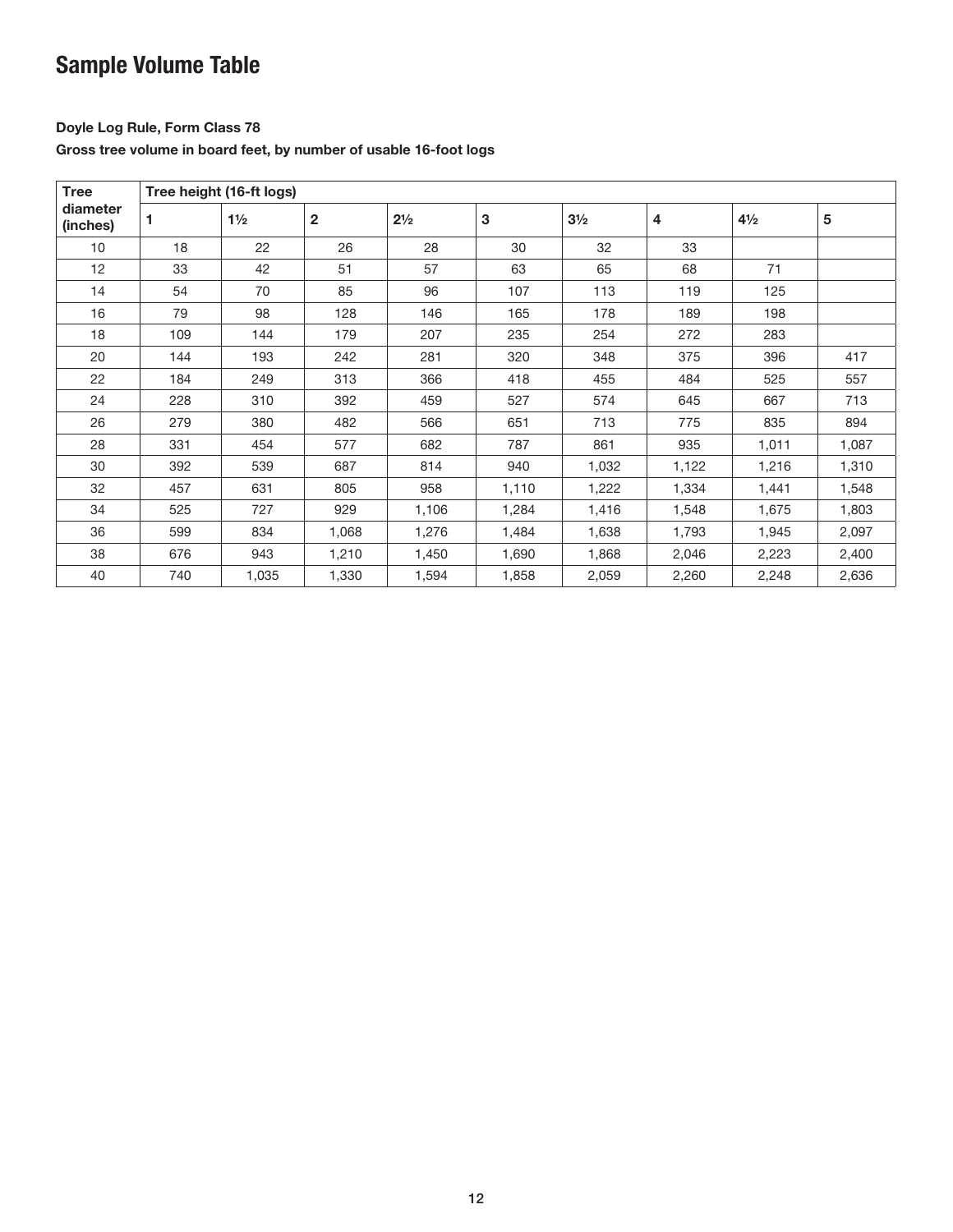## Official 4-H Forest Insect List

| <b>Common Name</b>           | <b>Scientific Name</b>                     |
|------------------------------|--------------------------------------------|
| Nantucket pine tip moth      | Rhyacionia frustrana (Comstock)            |
| Locust borer                 | Megacyllene robiniae (Forster)             |
| Pine shoot moth              | Rhyacionia buoliana (Schiff.)              |
| White pine weevil            | Pissodes strobi (Peck)                     |
| Common walkingstick          | Diapheromera femorata (Say)                |
| Gypsy moth                   | Lymantria dispar (Linnaeus)                |
| <b>Birch leafminer</b>       | Fenusa pusilla (Lepeletier)                |
| Eastern tent caterpillar     | Malacosoma americanum (Fabricus)           |
| Pine webworm                 | Pococera robustella (Zeller)               |
| Fall webworm                 | Hyphantria cunea (Drury)                   |
| Bronze birch borer           | Agrilus anxius (Gory)                      |
| Black turpentine beetle      | Dendroctonus terebrans (Olivier)           |
| Ips engraver beetles         | lps spp.                                   |
| Conifer sawflies             | Hymenoptera: Diprionidae                   |
| Bagworm                      | Thyridopteryx ephemeraeformis<br>(Haworth) |
| Southern pine beetle         | Dendroctonus frontalis (Zimmerman)         |
| Tussock moth                 | Lepidoptera: Lymantriidae                  |
| Eastern spruce budworm       | Choristoneura fumiferana (Clemens)         |
| Locust leafminer             | Odontota dorsalis (Thunberg)               |
| White oak borer              | Goes tigrinus (DeGeer)                     |
| Pales weevil                 | Hylobius pales (Hbst.)                     |
| Variable oakleaf caterpillar | Lochmaeus manteo (Dbldy)                   |
| Periodic cicada              | Magicicada septendecim                     |
| Scarlet oak sawfly           | Caliroa quercuscoccineae                   |
| Leaf cutting ant             | Atta texana (Buckley)                      |

## Official 4-H Forest Disease List

| <b>Common Name</b>       | <b>Scientific Name</b>               |
|--------------------------|--------------------------------------|
| White pine blister rust  | Cronartuim ribicola                  |
| Oak wilt                 | Ceratocystis fagacearum              |
| Chestnut blight          | Chryphonectria parasitica            |
| Black knot on cherry     | Apiosporina morbosa                  |
| Nectria canker           | Neonectria ditissima                 |
| Dutch elm disease        | Ophiostoma ulmi                      |
| Verticillium wilt        | Verticillium albo-atrum              |
| Annosus root rot         | Heterobasidion annosum               |
| Brown spot needle blight | Mycosphaerella dearnessii            |
| Witches broom            | Various agents                       |
| Dwarf mistletoe          | Arceuthobium pusillum                |
| Fusiform rust            | Cronartium quercuum f.sp. fusiforme  |
| Cedar-apple rust         | Gymnosporangium juniperi-virginianae |
| Needle cast              | Hypoderma and Lophodermium           |
| Red ring rot             | Phellinus pini                       |
| White trunk rot of birch | Inonotus obliquus                    |
| Hypoxylon cankers        | Hypoxylon spp.                       |
| Artist bracket           | Ganoderma applanatum                 |
| Phomopsis blight         | Phomopsis juniperovora               |
| Heart rot                | Various agents                       |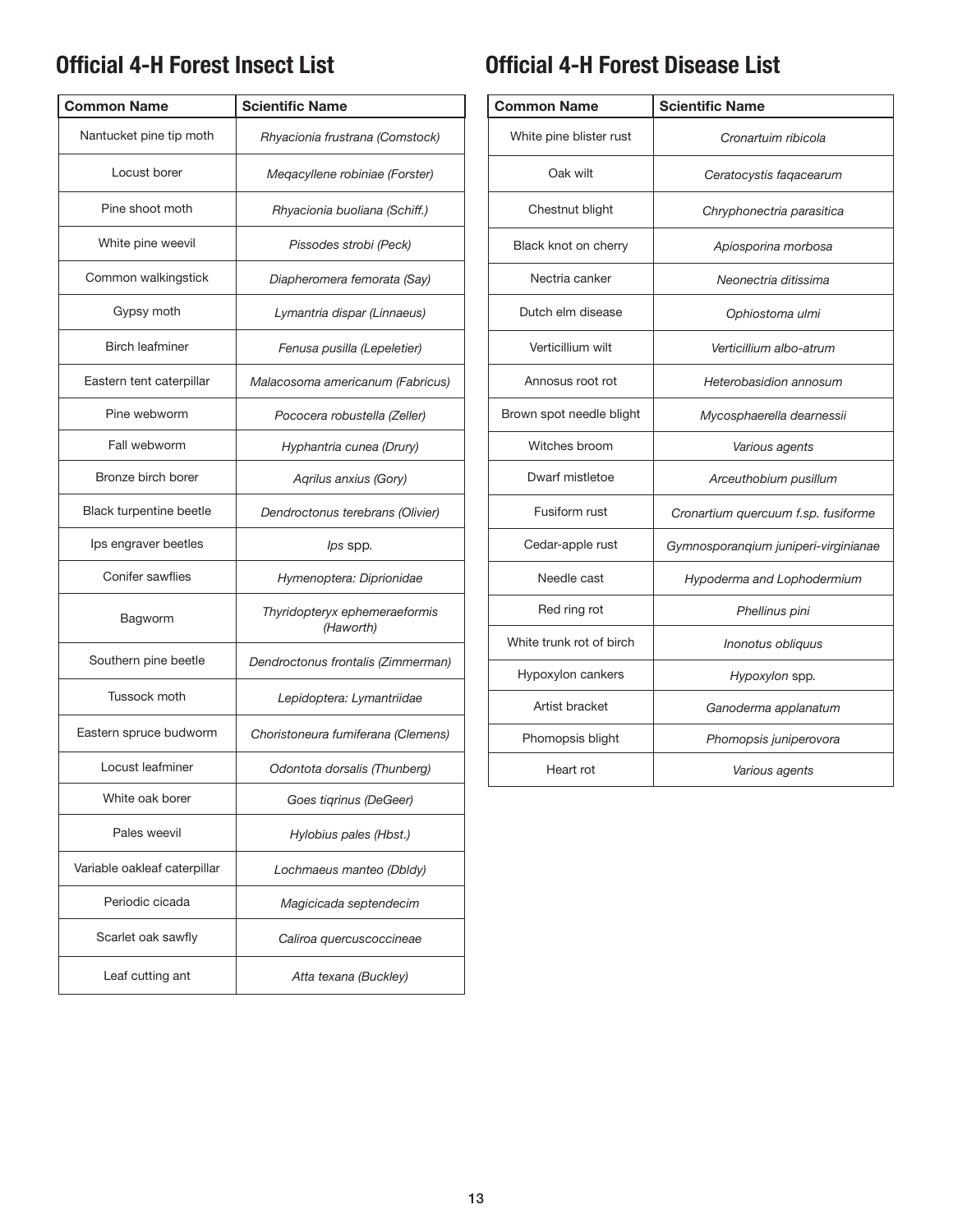## Senior Forest Insect and Disease Identification Score Sheet

## *Mississippi 4-H Forestry Judging*

| Your name     | Contestant # |
|---------------|--------------|
| Your county _ | Team #       |

Session (circle one): Insects Disease

|                          |               | Do not write in this space. |                              |       |
|--------------------------|---------------|-----------------------------|------------------------------|-------|
| No.                      | Common name   | Correct +5                  | lncomplete/<br>Misspell +2.5 | Score |
| 1                        |               |                             |                              |       |
| $\sqrt{2}$               |               |                             |                              |       |
| $\sqrt{3}$               |               |                             |                              |       |
| $\overline{\mathcal{A}}$ |               |                             |                              |       |
| 5                        |               |                             |                              |       |
| $\boldsymbol{6}$         |               |                             |                              |       |
| $\overline{7}$           |               |                             |                              |       |
| $\,8\,$                  |               |                             |                              |       |
| $\varphi$                |               |                             |                              |       |
| $10\,$                   |               |                             |                              |       |
| 11                       |               |                             |                              |       |
| 12                       |               |                             |                              |       |
| 13                       |               |                             |                              |       |
| 4                        |               |                             |                              |       |
| 15                       |               |                             |                              |       |
| 16                       |               |                             |                              |       |
| 17                       |               |                             |                              |       |
| $\sqrt{3}$               |               |                             |                              |       |
| $19$                     |               |                             |                              |       |
| 20                       |               |                             |                              |       |
|                          | <b>TOTALS</b> |                             |                              |       |
|                          |               | <b>Contestant's score</b>   |                              |       |